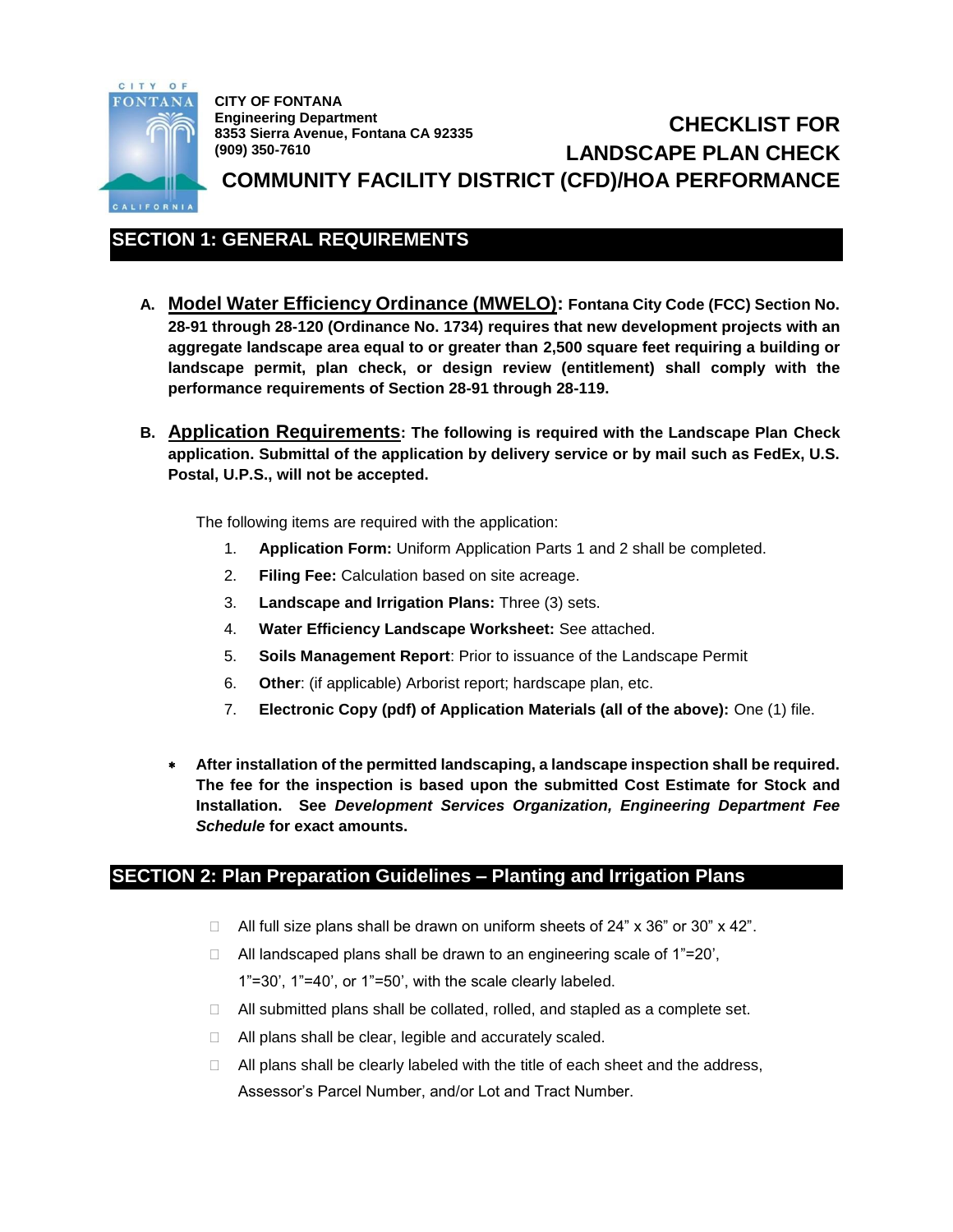- $\Box$  All plans shall contain a north arrow, vicinity map and a legend identifying any symbols.
- $\Box$  A one-sheet index map shall be provided when a plan cannot contain the entire project on one sheet (not included in the per sheet filing fee).
- □ Existing or proposed improvements/structures shall be clearly identified.
- □ A signature block for the Director of Engineering.

### **SECTION 3: Contents of Planting and Irrigation Plans**

**The items listed below are considered a minimum. Additional information may be necessary for clarification during the review process.**

**The final set of Landscape and Irrigation Plans shall bear the signature of a licensed landscape architect, licensed landscape contractor, certified irrigation designer, licensed architect, licensed engineer, licensed land surveyor, or property owner.**

#### **Detailed Landscape Planting Plan**: **(show all of the following)**

- $\Box$  Name, address of the property owner, phone number of the applicant and the author of the plan.
- □ Address/location of the property.
- □ Assessor Parcel Number(s).
- □ Adjacent streets and alleys by name.
- $\Box$  Any legal easements that cross the property or other pertinent legal features.
- $\Box$  Property lines and dimensions.
- $\Box$  Location, size, and shape of any structures existing on the site.
- $\Box$  Location, size, and shape of any paved areas.
- D Pedestrian access routes and all points of ingress and egress.
- $\Box$  All existing utilities and fire hydrants.
- □ Line-of-sight at all driveways and/or intersections from proposed landscaping.
- □ All proposed gate locations onsite.
- □ All Water Quality Management Plan BMP locations.
- All proposed plant material (trees, shrubs, groundcover):
	- $\Box$  A plant material inventory with legend shall be included on all pages displaying the planting plan. The inventory shall include the symbol, name (botanical and common), quantity, size, and Water Use Classification of Landscape Species (WUCOLS) plant factor and designation (VL, L, M, H, VH);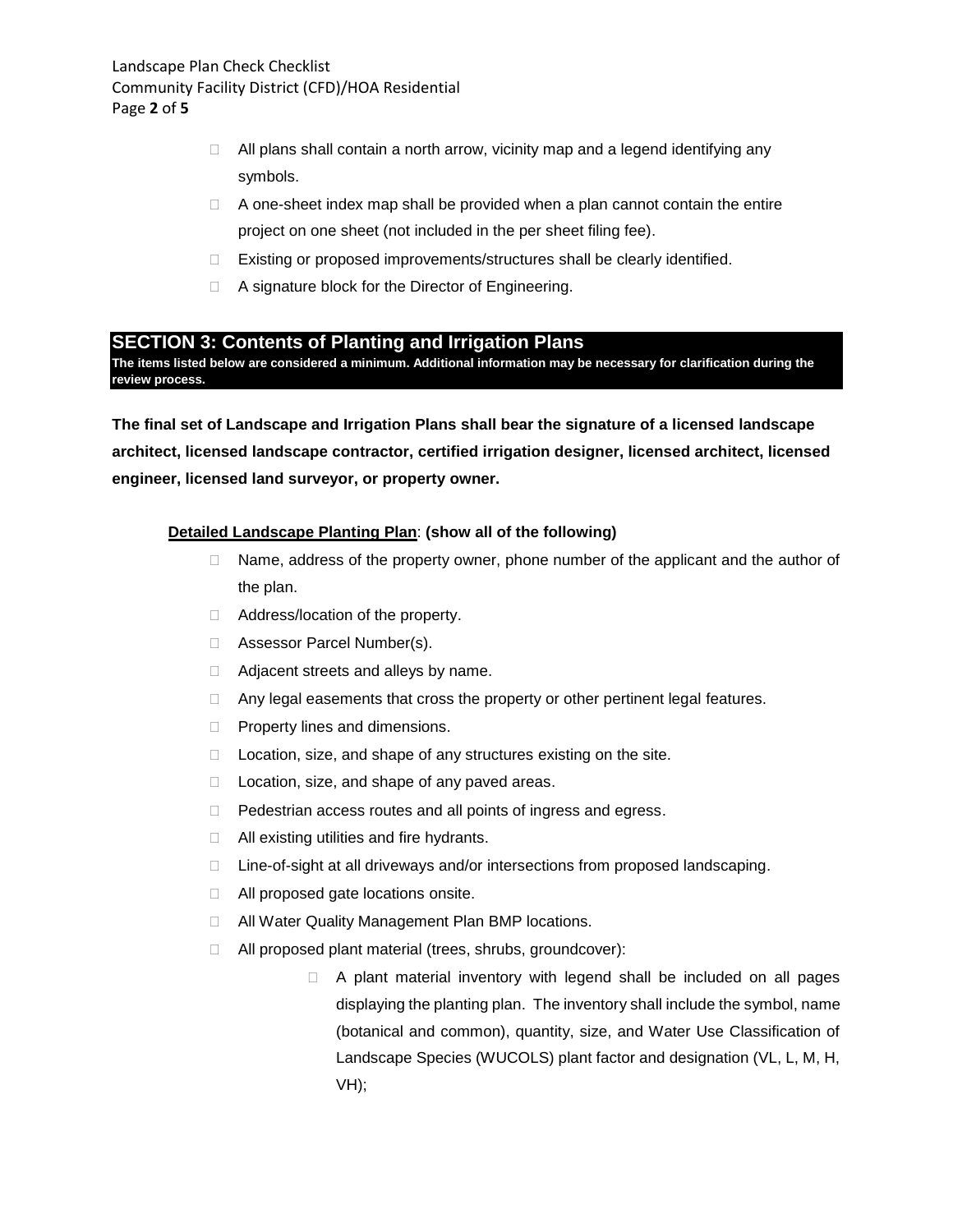- $\Box$  Seventy-five percent (75%) of landscape, excluding edibles and areas using recycled water, shall consist of plants that average WUCOLS plant factor of 0.3. WUCOLS plants database can be found online at: http//ucanr.edu/sites/WUCOLS/;
- $\Box$  Turf shall not exceed twenty-five percent (25%) of the landscape area;
- $\Box$  Turf shall not be planted on sloped areas which exceed a slope of one (1) foot vertical elevation change for every four (4) feet of horizontal length; and,
- $\Box$  Turf is prohibited in parkways less than ten (10) feet wide.

#### **Detailed Irrigation Plan**: **(show all of the following)**

- $\Box$  Irrigation inventory with legend shall be included on all pages displaying the irrigation plan. The inventory shall include the symbol, manufacturer's model number and description, and detail reference on all pages displaying the irrigation plan.
- $\Box$  Hydrozone legend that includes the zone number or description and the maximum WUCOLS of each hydrozone (hydrozones containing a mix of low and high water use plants is not permitted).
- $\Box$  Table showing the Maximum Applied Water Allowance (MAWA) calculation and the final Estimated Total Water Use (ETWU). The ETWU shall not exceed the MAWA.
- □ Automatic weather or soil-moisture based irrigation controllers.
- $\Box$  Rain and Wind sensors specific to the local area climate.
- $\Box$  Irrigation controls shall be of a type which does not lose programming data when the primary power source is interrupted.
- $\Box$  Pressure regulators shall be installed on the irrigation system ensuring that dynamic pressure of the system is within the manufacturer's recommended pressure range.
- All irrigation emission devices shall meet the requirements set in the ANSI Standard "Landscape Irrigation Sprinkler and Emitter Standard" (ASABE/ICC 802-2014). All sprinkler heads installed in the landscape shall document a distribution uniformity low quarter of 0.65 or higher using the defined protocol in ASABE/ICC 802-2014.
- Areas less than 10-feet in width in any direction shall be irrigated with subsurface irrigation or other means that produces no runoff or overspray.
- $\Box$  The installation of recycled water irrigation systems shall allow for the current and future use of recycled water per FCC Section 28-108.
- $\Box$  Overhead irrigation is not permitted within 24-inches of any non-permeable surface.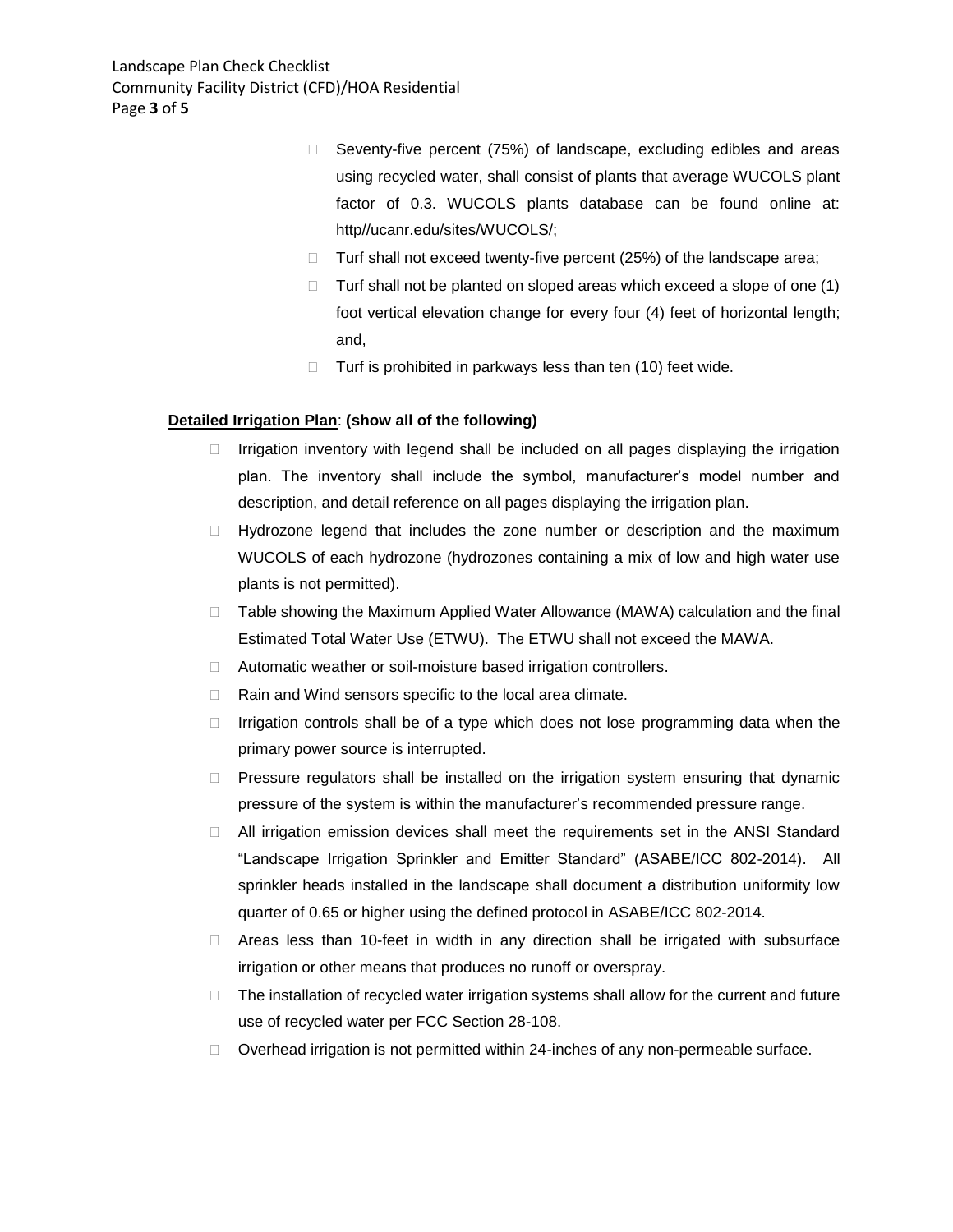#### **Required Statements and Certifications**: (Show on set of plans, sign and date)

- □ "I agree to comply with the requirements of the State Model Water Efficient Landscape *Ordinance and have submitted a complete Landscape Documentation Package*."
- *"I have complied with the criteria of the ordinance and applied them accordingly for the efficient use of water in the landscape and grading design plan."*
- "*A minimum 3-inch layer of mulch shall be applied on all exposed soil surfaces of planting areas except turf areas, creeping or rooting groundcovers, or direct seeding applications where mulch is contraindicated*."
- "*For soils less than six-percent (6%) organic matter in the top six (6) inches of soil, compost at a rate of a minimum of four (4) cubic yards per one-thousand (1,000) square feet of permeable area shall be incorporated to a depth of six (6) inches into the soil.*"
- □ "At the time of final inspection, the permit applicant must provide the owner of the *property with a certificate of completion, certificate of installation, and an irrigation schedule of landscape and maintenance*."
- "*Recirculating water systems shall be used for water features.*"
- "*Pressure regulating devices are required if water pressure is below or exceeds the recommended pressure of the specified irrigation devices*."
- □ "Check valves or anti-drain valves are required on all sprinkler heads where low point *drainage could occur*."
- □ "A diagram of the irrigation plan showing hydrozones shall be kept with the irrigation *controller for subsequent management purposes*."
- □ "A Certificate of Completion shall be filled out and certified by either the designer of the *landscape plans, irrigation plans, or the licensed landscape contractor for the project*."
- *"No Certificate of Occupancy shall be issued until a City landscape inspector has verified that all irrigation, grading, and planting have been completed in accordance with the approved plans and specifications of FCC Section 28-117 at time of final inspection."*
- *"An irrigation audit report shall be completed per FCC Section 28-106 at time of final inspection."*
- *"With regard to landscape maintenance districts or public landscape, it shall be the responsibility of the developer to comply with FCC Section 28-118, Special Landscape District Requirements."*